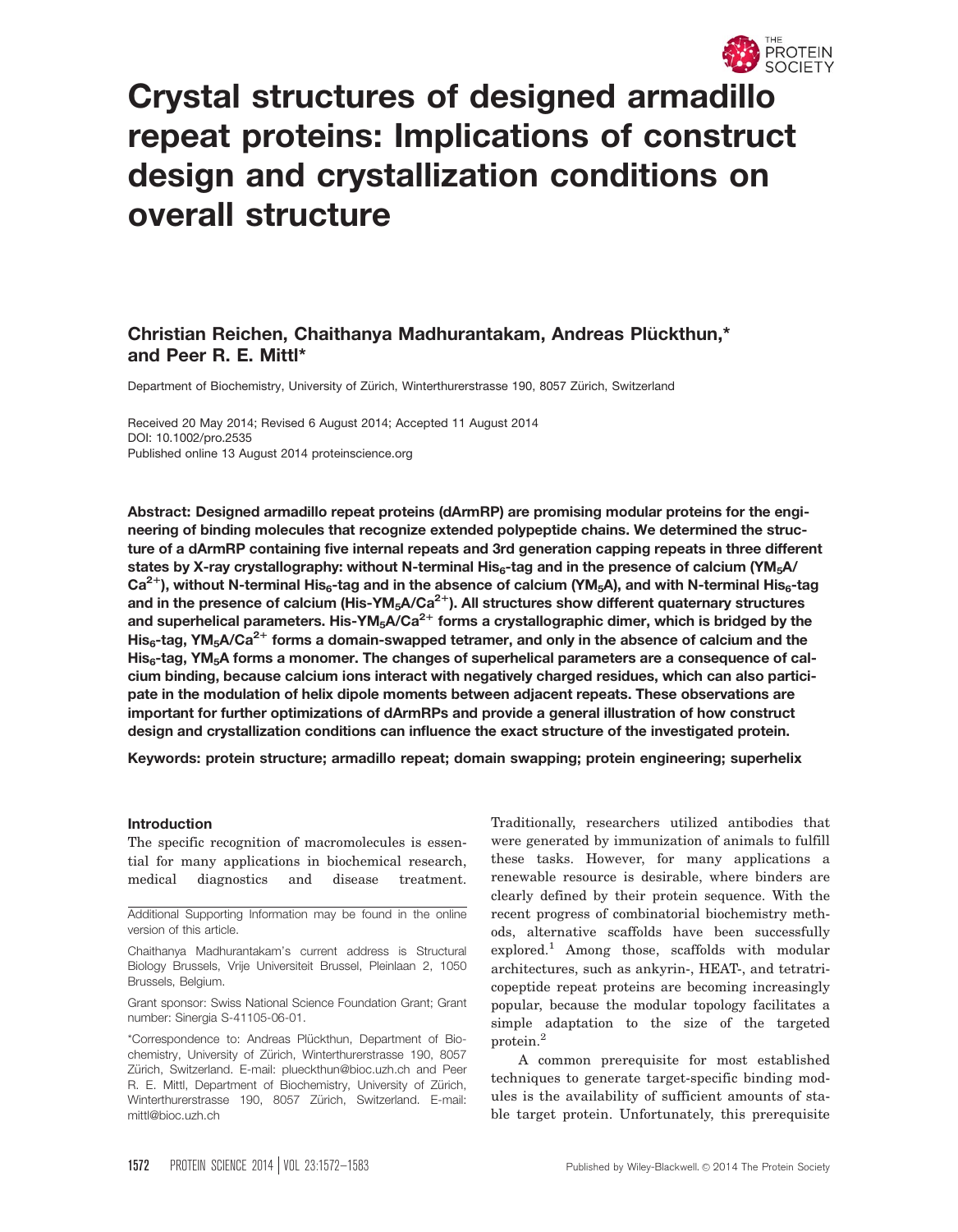

Figure 1. (a) Schematic view of Y<sub>III</sub>M<sub>5</sub>A<sub>III</sub> (left) with an N-terminal capping repeat (Y<sub>III</sub>), five identical internal repeats (M) and a C-cap (A<sub>III</sub>). Each internal repeat is composed of three  $\alpha$ -helices, designated H1, H2, and H3 (right), except Y<sub>III</sub>, which is lacking H1. (b) Sequence alignment of N-cap with and without 3C protease cleavage site (the scissile bond is indicated by a grey arrow), M-type internal repeat as described in Refs. 5 and 6, M"-type internal repeat, and C-cap. The  $M''$ -type internal repeat described here differs from the  $\bar{M}$ -type repeat by two mutations that are highlighted in red. (c) Gelfiltration chromatograms of His-Y<sub>III</sub>M"<sub>5</sub>A<sub>III</sub> (left side) and Y<sub>III</sub>M"<sub>5</sub>A<sub>III</sub> before and after cleavage of the His<sub>6</sub>-tag (right side). Chromatograms are separated because different SEC columns were used (Superdex 200 PC 3.2/30 for the analysis of His- $Y_{III}M''$ <sub>5</sub>A<sub>III</sub> and Superdex 75 PC 3.2/30 for the analysis of His-3C-Y<sub>III</sub>M"<sub>5</sub>A<sub>III</sub>). The protein concentrations are ~10 μM. β-Amylase (bA, 200 kDa), bovine serum albumin (BSA, 66 kDa), and cytochrome c (CC, 12.4 kDa) were used as molecular weight standards. Under these conditions, the apparent molecular weights for His-Y $_{\rm III}$ M"<sub>5</sub>A<sub>III</sub>, un-cleaved and cleaved His-3C-Y $_{\rm II}$ M $''$ <sub>5</sub>A $_{\rm III}$  are 54.2 kDa (theoretical  $M_{\rm w}$  31.0 kDa), 63.0 kDa (theoretical  $M_{\rm w}$  32.2 kDa), and 39.6 kDa (theoretical  $M_{\rm w}$ 29.9 kDa) and the ratios between apparent and theoretical molecular weights are 1.8, 2.0, and 1.3, respectively. Ratios of  $\sim$ 1.3 and 2.0 describe the monomeric and dimeric forms of dArmRPs. Notably, all proteins eluted as a monomer on the larger Superdex 200 10/30 column (data not shown).

is often the bottle-neck for the production of novel binding modules, because recombinant protein expression can be an elaborate and time-consuming process. To overcome this limitation, we explored the armadillo repeat scaffold to establish a modular system that allows the rational design of peptide recognition modules (reviewed in Ref. 3). The armadillo repeat scaffold was selected, because natural armadillo repeat proteins bind their targets in extended anti-parallel conformations with very regular binding topologies. The main chain atoms of the peptide are recognized by a belt of conserved asparagine residues, whereas the peptide side

chains are bound in specific pockets between adjacent repeats.

Initially, designed Armadillo Repeat Proteins (dArmRP) were constructed using a consensus design approach based on importin- $\alpha$  and  $\beta$ -catenin sequences in combination with force field-based optimizations of the hydrophobic core.<sup>4</sup> The thermodynamic stabilities of these dArmRPs were further optimized using structure-based computational techniques.5,6 dArmRPs possess the overall composition  $Y_zM_nA_z$ , where Y, M, and A denote the type of the N-terminal, internal-, and C-terminal repeats, respectively [Fig. 1(a)]. The generation number  $(z)$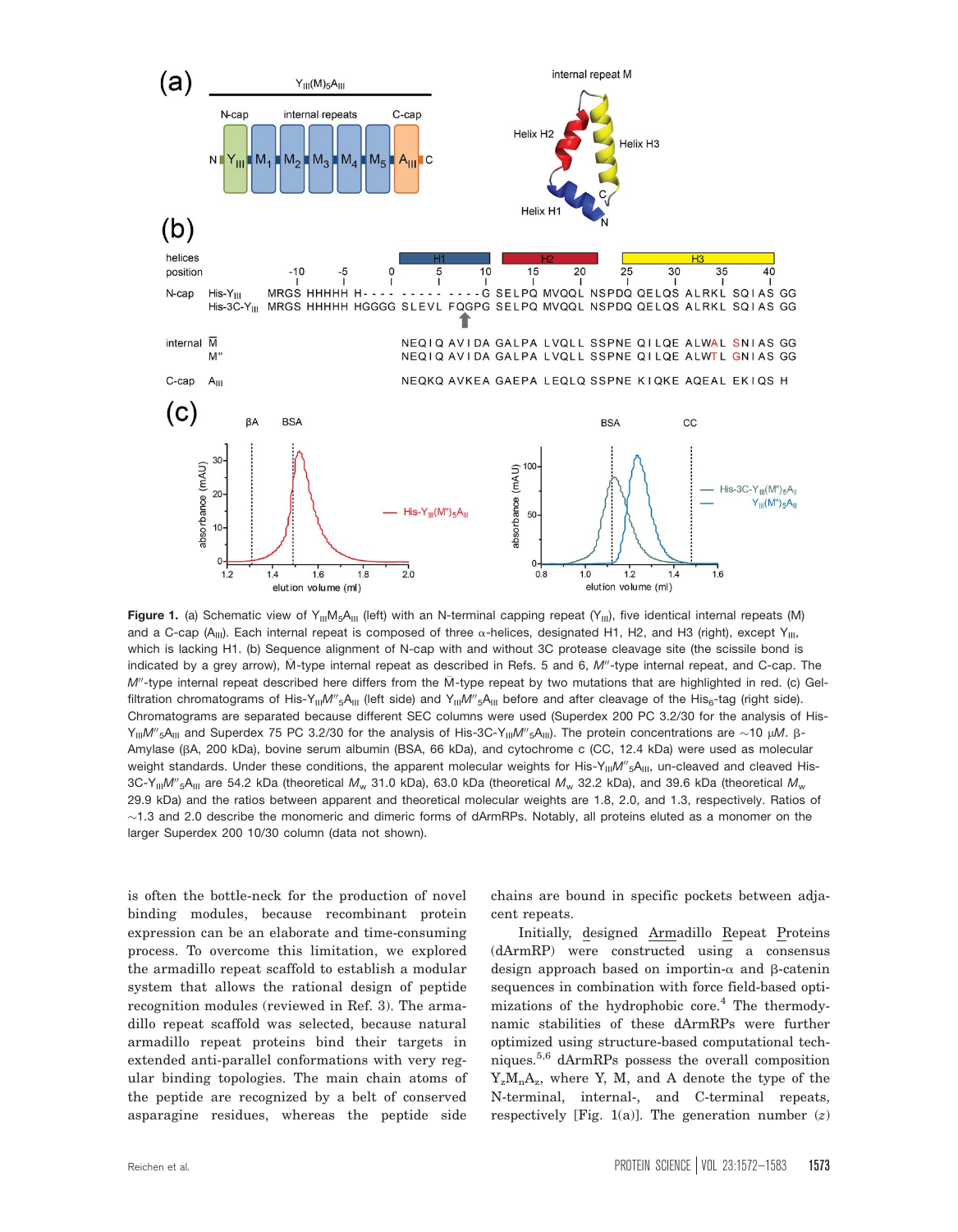and the number of internal repeats  $(n)$  are indicated as subscripts in roman and arabic numbers, respectively. First generation dArmRPs of the  $Y_I M_n A_I$ series were well-expressed, stable and monomeric proteins (M-repeats are derivatives of the consensus C-type repeats).4,5 However, none of them yielded crystals that diffracted to high resolution. Molecular dynamics calculations suggested modifications in the capping repeats resulting in the 2nd generation series of caps. For  $Y_{II}M_4A_{II}$  this redesign increased the melting temperature by  $9.5^{\circ}$ C, compared to its 1st generation ancestor.<sup>5</sup>

Although proteins from the  $Y_{II}M_{n}A_{II}$  series were predominantly monomeric in solution, the crystal structures of  $Y_{\rm II}M_3A_{\rm II}$  and  $Y_{\rm II}M_4A_{\rm II}$  revealed domainswapped N-caps. $6$  To overcome the domain swapping of the N-caps and to improve the thermodynamic stability of the C-caps, 9 and 6 mutations were inserted in the N- and C-caps, respectively. The so obtained 3rd generation N-cap  $(Y_{III}$ -type) increased the melting temperature by  $4.5^{\circ}$ C, over the 2nd generation, but the modifications of the C-cap  $(A<sub>III</sub>-type)$  decreased it by 5.5°C. The crystal structures of  $Y_{III}M_3A_{II}$  and  $Y_{III}$ . M3AIII revealed monomeric molecules, suggesting that the redesign obviously reduced the propensity of the N-cap for domain swapping, as desired.<sup>6</sup>

Domain swapping is defined as the exchange of one or more secondary structural elements among adjacent protein chains (referred to as "domains"), with the consequence that initially monomeric proteins become tightly entangled oligomers.<sup>7</sup> An extreme example for domain swapping was observed for RNase A, a naturally monomeric protein that forms four different domain-swapped oligomers (reviewed in Ref. 8). Domain swapping has been associated with various processes ranging from the evolution of novel domain folds to pathological disorders caused by the formation of amyloid-fibrils. $9-11$ 

Despite its importance for the understanding of amyloid diseases, the molecular events that lead to the transformation from monomeric proteins to domain-swapped oligomers are unclear. In principle, domain-swapped oligomers should not exist, because oligomer formation is coupled to a loss of entropy while most of the enthalpic contributions are maintained, albeit in an intermolecular arrangement. On the other hand, extreme conditions (pH, high protein concentration, denaturants, and temperature) foster domain swapping, because they liberate the swapped secondary structural elements from the protein core by partial protein unfolding. In fact, it was shown that the energy barrier between monomers and domain-swapped dimers is similar to the energy barrier between the folded and unfolded states.<sup>12,13</sup> Domain swapping is often observed in combination with particular molecular features, such as high thermal mobility, strained loops, cis/trans isomerization of proline residues or binding of metal ions.<sup>8</sup>

Domain swapping can also be an issue for protein design. Mutagenesis studies on p13suc1 revealed that the conformation of the hinge region, which connects the swapped domains, is crucial for the equilibrium between swapped and non-swapped states.<sup>14</sup> Typically, an increase of the strain in the loop of the monomeric state by loop shortening<sup>15,16</sup> or the restriction of its main-chain torsion angle space (e.g., mutation Glu91 to Pro in p13suc1) shifts the equilibrium towards the oligomeric state.<sup>14</sup> Domain-swapped dArmRPs were observed previously for 2nd generation N-caps. In the domain swapped  $Y_{II}M_3A_{II}$  structure a continuous helix was formed by helix 3 of the N-cap and helix 1 of the first internal repeat. The equilibrium was shifted towards the monomer by mutating  $Asp^{41}$  to Gly, which decreases the helix propensity by increasing the torsion angle space of the hinge region between N-cap and internal repeat, combined with eight additional mutations in the interface between adjacent repeats.6 Here we show that dArmRPs with 3rd generation caps can also adopt different states including a domain-swapped state—depending on the presence or absence of the  $His<sub>6</sub>$ -tag and the exact crystallization conditions. These results show that solvent conditions and the exact construct design can have large effects on the overall structure of the investigated molecules.

# **Results**

## Design, expression, and characterization of dArmRPs

The main goal of this study was to investigate the superhelical parameters of internal repeats of dArmRPs. Therefore, we used the 3rd generation capping repeats together with five internal repeats. The internal repeat used in this study, termed  $M''$ , differed from the previously established internal repeat (termed  $\bar{M}$ ) at two sites [Fig. 1(b)].<sup>5,6</sup> Serine at position 36 was replaced by glycine because it was expected that the serine side chain might disturb the orientation of the  $Asn^{37}$  side chain (superscripted numbers refer to the positions in the repeat). Alanine at position 34 was mutated to threonine to enforce a stronger twist of the superhelix, which might cause improved peptide binding affinities. In contrast to previous studies we used longer dArmRP with more internal repeats for several reasons: more internal repeats allow a better determination of the superhelical parameters because more repeat pairs can be compared. Furthermore, the stacking of internal repeats is not disturbed by longrange effects from the capping repeats. On the other hand, the yield of purified dArmRP decreases with an increasing number of internal repeats. A dArmRP with five internal repeats offers a good compromise.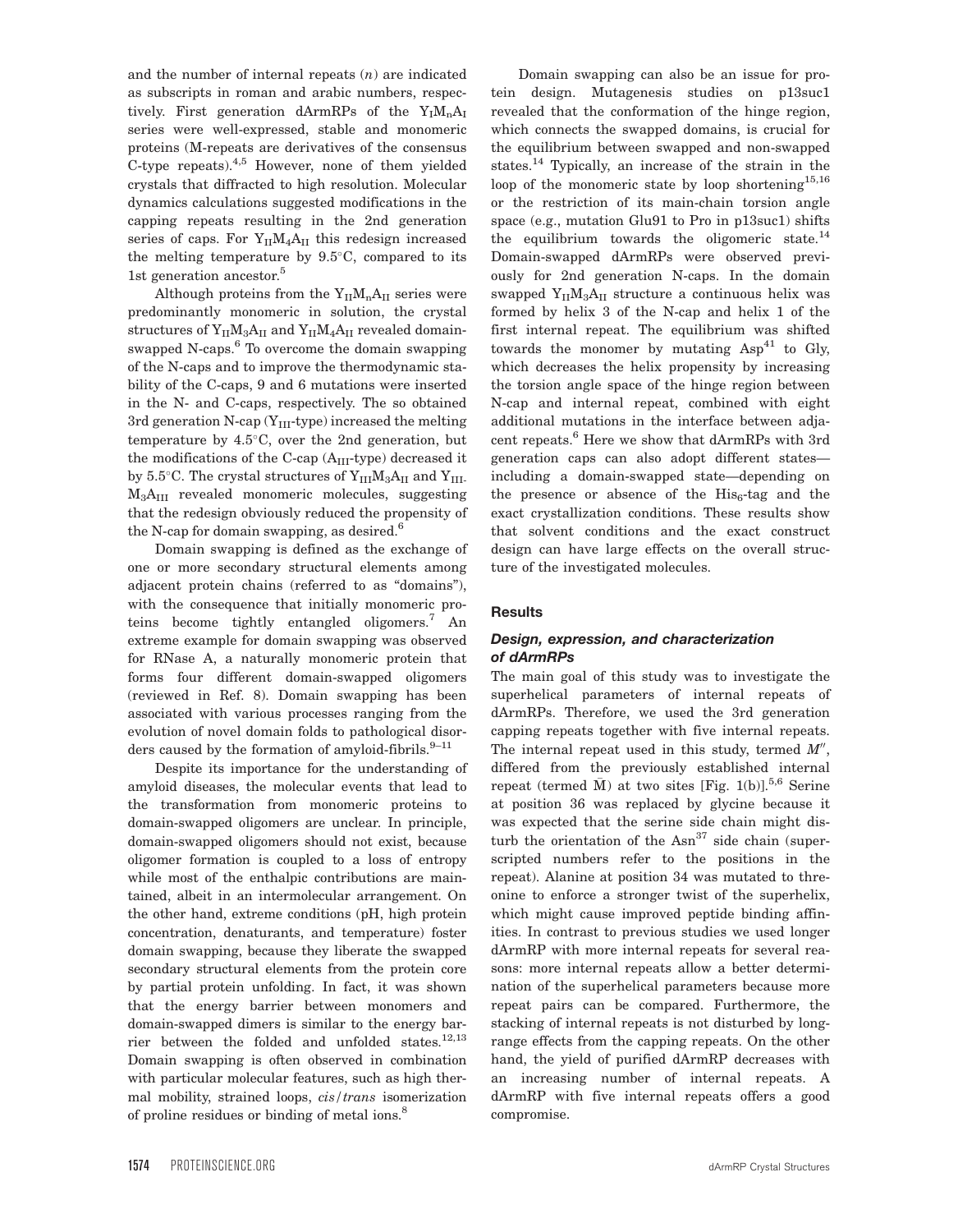

Figure 2. (a) Ribbon diagram of  $YM_5A$ . N-cap, internal repeats, and C-cap are shown in green, cyan and orange, respectively. The  $Trp^{33}$  and Asn<sup>37</sup> belts are indicated as side chains. (b) Sketch showing the superhelical parameters given in Table II. Grey cylinders represent single internal repeats in the absence of  $Ca^{2+}$  ions. Calcium binding causes tilting of the internal repeat (two repeats shown as blue cylinder) and consequently variation of the superhelical parameters (blue arrows). (c) The cavity in the hydrophobic core between repeats  $M_4$  and  $M_5$  is indicated by grey spheres and the side chains of Pro<sup>14</sup> and Leu<sup>35\*</sup> by salmon sticks.

The dArmRPs used in this study have the general composition  $Y_{III}M''_{5}A_{III}$  [Fig. 1(a)]. To improve readability by avoiding unnecessary details this dArmRP will be called  $YM<sub>5</sub>A$  unless a more precise nomenclature is necessary. In this context, His- $YM_5A$  refers to  $Y_{III}M''_5A_{III}$  with an N-terminal  $His_6$ tag and YM5A to the same molecule without it. The suffix "/ $Ca^{2+r}$  refers to the crystallization in the presence of  $Ca^{2+}$  ions. After expression and purification by immobilized metal ion affinity chromatography (IMAC), a yield of 80 mg of pure protein was obtained from one liter bacterial culture for all constructs. Cleavable purification tags were removed before proteins were further purified by sizeexclusion chromatography (SEC). In SEC the retention volumes of dArmRPs differed depending on protein concentration and the presence or absence of the  $His<sub>6</sub>$ -tag.

At semi-preparative scale SEC using a Superdex 200 10/30 column, all proteins were monomeric and no sign of oligomerization was detectable (data not shown). At higher concentration on an analytical SEC system (i.e., 10  $\mu$ M) His-YM<sub>5</sub>A eluted as a dimer  $(MW_{obs}/MW_{cal} = 1.8 - 2.0)$ , whereas YM<sub>5</sub>A was still monomeric (MW<sub>obs</sub>/MW<sub>cal</sub> = 1.3) [Fig. 1(c)]. Elution volumes around  $\text{MW}_{\text{obs}}/\text{MW}_{\text{cal}} = 1.3$  have been reported previously for monomeric dArmRPs and were interpreted as an increase of the hydrodynamic radius due to the elongated shape to the molecules.4,6 Higher oligomers than dimers have never been observed under the tested conditions. The accelerated elution of His-YM<sub>5</sub>A (but not YM<sub>5</sub>A) at high protein concentration suggests that the  $His<sub>6</sub>$ tag causes the formation of a weak dimer, that is, with a high dissociation constant.

#### Structure of YM<sub>5</sub>A

After purification and elimination of the N-terminal  $His<sub>6</sub> tag, YM<sub>5</sub>A was crystallized at pH 7.5 using$ sodium citrate as the precipitating agent with one molecule per asymmetric unit. The structure was refined at 2.1-A resolution. Data and refinement statistics are summarized in Table I. The structure comprises a single domain with overall dimensions of  $70 \times 30 \times 30$  Å. All residues including Gly8 (nonsuperscripted numbers refer to the positions in the sequence of the complete protein), which corresponds to the N-terminus that was generated by 3C protease cleavage, are visible in the electron density map (residue numbering according to Ref. 6). The polypeptide chain folds into the N-cap (helices Y2 and Y3), five internal armadillo repeats (consisting of helices H1, H2, and H3 each), and the C-cap (helices A1, A2, and A3) [Fig. 2(a)].

YM5A is bent in such a way that the seven armadillo repeats fold into a right-handed superhelix (Table II). The superhelix that is generated by the internal repeats has a radius of  $14.9 \pm 0.7$  Å, a height of 86  $\pm$  7 Å per turn and each turn consist of  $12.4 \pm 0.3$  repeats, based on the averaged parameters calculated between pairs of subsequent internal repeats [Fig. 2(b)]. The concave surface of this superhelix is formed by five H3 helices from the internal repeats and helices Y3 and A3 from the caps. Many naturally occurring armadillo repeat proteins, such as importin- $\alpha$ , show very similar superhelical topologies. In most cases, the target peptide binds to the concave side of the superhelix. In  $YM<sub>5</sub>A$  this putative peptide binding site is formed by a belt of  $\text{Trp}^{33}$ and  $Asn^{37}$  residues [Fig. 2(a)]. The corresponding tryptophan and asparagine residues directly interact with the cognate peptide in importin- $\alpha$ .<sup>17</sup>

The hydrophobic core is well packed by interdigitating side chains of aliphatic residues and can be subdivided into two clusters (Supporting Information Fig. 1). The first cluster involves mainly residues from helices H1 and H3. Here  $\text{Ile}^4$ ,  $\text{Val}^7$ ,  $\text{Ile}^8$ , and Leu<sup>13</sup> interact with  $\text{I} \text{I} e^{38}$  and  $\text{A} \text{I} a^{39*}$ . The second cluster involves residues from helices H2 and H3, namely residues Leu<sup>20</sup>, Leu<sup>28</sup>, Ala<sup>31</sup>, Leu<sup>32</sup>, and Leu<sup>35</sup>, which interact with Ala<sup>12#</sup>, Leu<sup>16#</sup>, Leu<sup>19#</sup>, and  $\text{I} \text{I} e^{27\#}$  (\* and # indicate the positions in the previous and following repeats, respectively). All repeats contain two proline residues.  $Pro<sup>14</sup>$  and Pro<sup>23</sup> are located at the N-terminus of helix H2 and in the H2/H3 loop, respectively. Particularly  $Pro<sup>14</sup>$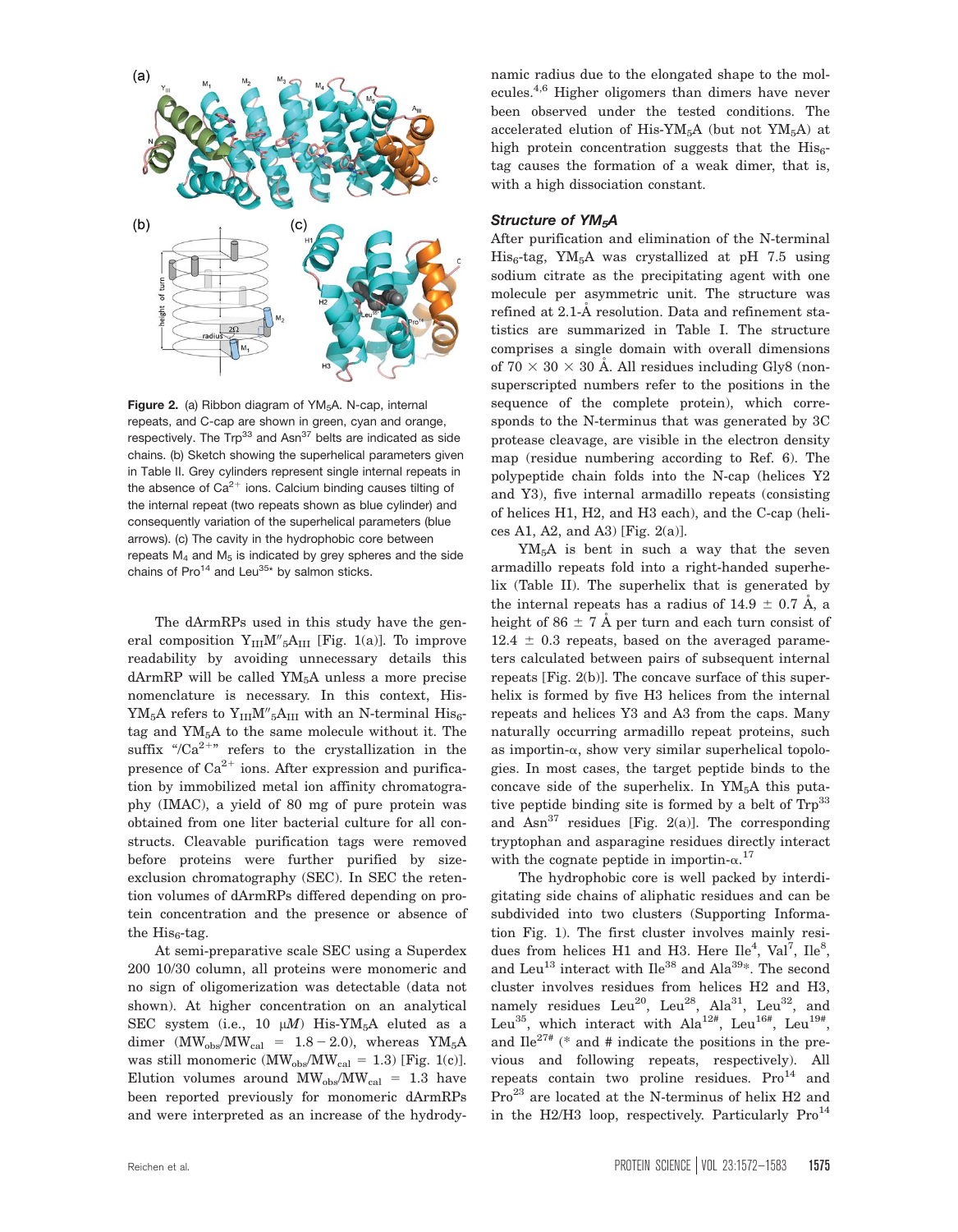| <b>Table I.</b> Data and Refinement Statistics |  |  |  |  |
|------------------------------------------------|--|--|--|--|
|------------------------------------------------|--|--|--|--|

| Molecule                            | ${\rm Y}_{\rm III} M''$ <sub>5</sub> A $_{\rm III}$ |                                                      |                                      |  |  |  |
|-------------------------------------|-----------------------------------------------------|------------------------------------------------------|--------------------------------------|--|--|--|
| Structure                           | No $His6$ -tag, no calcium                          | With $His6$ -tag with calcium                        | No $His6$ -tag, with calcium         |  |  |  |
| Synonym                             | YM <sub>5</sub> A                                   | $His-YM_5A/Ca^{2+}$                                  | $YM_5A/Ca^{2+}$                      |  |  |  |
| Data statistics                     |                                                     |                                                      |                                      |  |  |  |
| Crystallization                     | 1.4 $M$ sodium citrate;                             | 18% PEG 8000;                                        | 25 % PEG 2000-MME;                   |  |  |  |
| condition                           | $0.1 M$ HEPES; pH 7.5                               | $0.2$ <i>M</i> calcium acetate;                      | 0.2 M calcium acetate;               |  |  |  |
|                                     |                                                     | $0.1 M$ sodium cacodylate; pH 6.5                    | $0.1 M$ Tris pH $8.5$                |  |  |  |
| Space group                         | $P2_12_12$                                          | I4 <sub>1</sub>                                      | $P2_12_12_1$                         |  |  |  |
| Number of molecules/AU              | 1                                                   | $\overline{2}$                                       | $\overline{4}$                       |  |  |  |
| Unit cell parameters,               | 45.53, 105.04, 55.57,                               | 116.05, 116.05,                                      | 63.87, 95.86, 177.07,                |  |  |  |
| $(\check{A}, \circ)$                | $90^{\circ}$ , $90^{\circ}$ , $90^{\circ}$          | 86.93, 90 $^{\circ}$ , 90 $^{\circ}$ , 90 $^{\circ}$ | $90^{\circ}, 90^{\circ}, 90^{\circ}$ |  |  |  |
| Resolution <sup>a</sup> $(\AA)$     | $2.1(2.2 - 2.1)$                                    | $2.1(2.2 - 2.1)$                                     | $2.35(2.40 - 2.35)$                  |  |  |  |
| $R_{\text{merge}}\left( \% \right)$ | 6.2(62.2)                                           | 11.8(66.1)                                           | 8.0(55.1)                            |  |  |  |
| No. of observations                 | 102,543 (13209)                                     | 212,948 (30917)                                      | 242,625 (12876)                      |  |  |  |
| No. of unique reflections           | 16,190 (2079)                                       | 33,688 (4908)                                        | 45,974 (2756)                        |  |  |  |
| $I/\sigma(I)$                       | 18.2(3.1)                                           | 8.0(2.6)                                             | 16.0(3.0)                            |  |  |  |
| Completeness $(\%)$                 | 99.7 (99.9)                                         | 99.9 (100.0)                                         | 99.5 (98.9)                          |  |  |  |
| <b>Refinement statistics</b>        |                                                     |                                                      |                                      |  |  |  |
| Resolution range $(A)$              | $49.12 - 2.10$                                      | $44.56 - 2.10$                                       | $46.27 - 2.35$                       |  |  |  |
| $R_{\rm crust}$                     | 19.97                                               | 17.22                                                | 18.32                                |  |  |  |
| $R_{\rm free}$                      | 26.26                                               | 24.77                                                | 26.69                                |  |  |  |
| $B$ -factors                        |                                                     |                                                      |                                      |  |  |  |
| Wilson $B(A^2)$                     | 37.0                                                | 38.0                                                 | 36.7                                 |  |  |  |
| Mean B value $(\AA^2)$              | 34.0                                                | 52.1                                                 | 39.7                                 |  |  |  |
| RMSD from ideal values              |                                                     |                                                      |                                      |  |  |  |
| Bond lengths $(\dot{A})$            | 0.017                                               | 0.008                                                | 0.013                                |  |  |  |
| Bond angles $(°)$                   | 1.96                                                | 1.00                                                 | 1.70                                 |  |  |  |
| Total number of atoms               |                                                     |                                                      |                                      |  |  |  |
| Protein                             | 2086                                                | 4297                                                 | 8301                                 |  |  |  |
| Water                               | 62                                                  | 134                                                  | 210                                  |  |  |  |
| Calcium                             | $\boldsymbol{0}$                                    | 8                                                    | 10                                   |  |  |  |
| Ligands                             | $\mathbf{0}$                                        | $\mathbf{0}$                                         | 8                                    |  |  |  |

<sup>a</sup> Values for highest resolution shells are given in parenthesis.

interrupts the regular H-bond pattern of the  $\alpha$ -helix and introduces a short loop between helices H1 and H2. Because of subtle side-chain rearrangements the kink between H1 and H2 creates cavities in the hydrophobic core of some repeats. These cavities are located in direct proximity to the side chain of Leu<sup>35\*</sup> [Fig. 2(c)].

The analysis of YM<sub>5</sub>A revealed elevated Bfactors for the capping repeats compared to the five internal repeats (Table III). The same trend was previously observed for its  $Y_{III}M_3A_{III}$  homolog.<sup>6</sup> However, for  $YM<sub>5</sub>A$  the average B-factor of the C-cap is significantly higher than the average B-factor of the N-cap, whereas for  $Y_{III}M_3A_{III}$  the opposite distribution was observed. To investigate whether the elevated B-factor of the C-cap is a consequence of crystal packing, we analyzed the crystal contacts.

Table II. Superhelical Parameters as Defined in Figure 2b

|                                       | YM <sub>5</sub> A | $His-YM_5A/Ca^{2+}YM_5A/Ca^{2+}$ |                 |
|---------------------------------------|-------------------|----------------------------------|-----------------|
| Repeats per turn $12.4 \pm 0.3$       |                   | $14.0 \pm 0.5$                   | $13.5 \pm 0.6$  |
| Height of turn $(\AA)$ 86.4 $\pm$ 9.0 |                   | $97.2 \pm 5.5$                   | $97.4 \pm 11.5$ |
| Radius $(\AA)$                        | $14.9 \pm 0.7$    | $17.1 + 1.7$                     | $16.3 \pm 0.6$  |
| 2 Omega $(°)$                         | $29.0 \pm 0.7$    | $25.8 \pm 0.9$                   | $26.7 \pm 1.1$  |

Crystals are tightly packed ( $V_M = 2.1 \text{ Å}^3 \text{ Da}^{-1}$ ) and every molecule forms six crystal contacts. The largest crystal contact buries a surface area of 1591  $\AA^2$ . This crystal contact is generated by a twofold rotation axis, which places the N-cap of  $YM<sub>5</sub>A$  on the concave surface of the symmetry-related molecule. The crystal contact involving the N-cap contains several hydrogen bonds between symmetry-related molecules, whereas the C-cap is only weakly fixed in the crystal lattice. Therefore, the different average B-factors of the caps are most likely a consequence of their involvement in crystal contacts (Table III).

# Structure of His-YM<sub>5</sub>A/Ca<sup>2+</sup>

In this construct,  $YM_5A$  was expressed with an Nterminal  $His<sub>6</sub>$ -tag and no 3C protease cleavage side. It was crystallized in the presence of 0.2 M calcium acetate (Table I). The structure was refined at 2.1-A resolution and forms a dimer in the asymmetric unit. The structure of the armadillo domain is very similar to the domain in the absence of the  $His<sub>6</sub>$ -tag. Just as there, the N-cap binds to the concave surface of the neighboring molecule. However, in the presence of the  $His<sub>6</sub>$ -tag the armadillo domain is tilted and the extended N-terminal  $His<sub>6</sub>$ -tag occupies the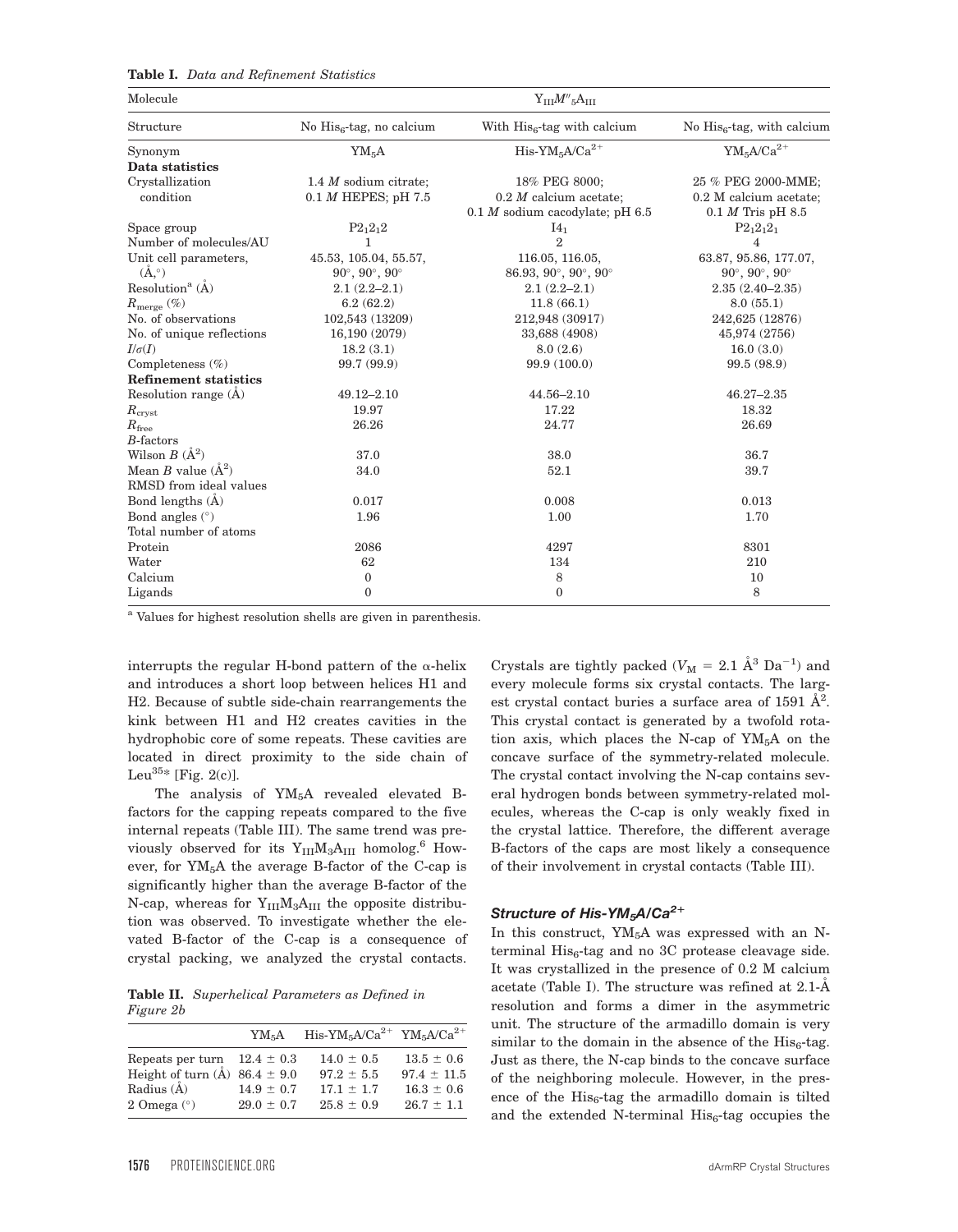| Table III. Average B-factors of Armadillo Repeats |  |  |  |  |  |
|---------------------------------------------------|--|--|--|--|--|
|---------------------------------------------------|--|--|--|--|--|

|                     | Chain       | $N$ -cap | $N$ -cap (swapped) <sup>a</sup> | Internal | $C$ -cap | C-cap $(swapped)^a$ |
|---------------------|-------------|----------|---------------------------------|----------|----------|---------------------|
| $YM_5A$             | Α           | 35.91    |                                 | 30.21    | 50.41    |                     |
| $His-YM_5A/Ca^{2+}$ | Α           | 59.12    |                                 | 47.72    | 68.67    |                     |
|                     | В           | 58.29    |                                 | 47.49    | 67.96    |                     |
| $YM_5A/Ca^{2+}$     | Α           | 69.65    |                                 | 33.85    |          | 52.49               |
|                     | В           |          | 50.91                           | 28.44    | 64.19    |                     |
|                     | $\mathbf C$ |          | 40.50                           | 35.91    | 81.88    |                     |
|                     | D           | 72.87    |                                 | 32.53    |          | 41.41               |

All values given in  $\AA^2$ .

<sup>a</sup> The following domain-swapped caps form the sequestered cap domain: N-cap, chain B with C-cap, chain A and N-cap, chain C with C-cap, chain D.

peptide binding site on the symmetry-related molecule.

In the His- $YM_5A/Ca^{2+}/His_6$ -tag complex the main chain of the armadillo domain and the cognate  $His<sub>6</sub>-tag run in the same direction [Fig. 3(a)]. The$ binding of the His<sub>6</sub>-tag is dominated by  $\pi-\pi$  stacking interactions between the imidazole and indole rings of His4/Trp117<sup> $\dagger$ </sup> and His6/Trp159<sup> $\dagger$ </sup> (where indicates the position in the symmetry-related molecule). Furthermore, a salt bridge is formed between the side chains of His6 and Glu156<sup>†</sup> [Fig. 3(b)]. In contrast to many naturally occurring armadillo/pep-



Figure 3. (a) Ribbon diagram of His-YM<sub>5</sub>A/Ca<sup>2+</sup> with bound calcium. The  $Ca^{2+}$  ions are shown as spheres (spheres are shown with reduced radii). Blue spheres indicate  $Ca^{2+}$  ions that belong to symmetry related molecules and magenta spheres indicate  $Ca^{2+}$  ions sitting on the twofold axis (see text). All other  $Ca^{2+}$  ions are grey. (b) Close-up view of the interaction between the  $His<sub>6</sub>$ -tag and side chains from the peptide binding site of the second subunit. The salt bridge is shown as a dashed line. (c) Superposition of calcium binding sites in His-YM<sub>5</sub>A/Ca<sup>2+</sup> (light blue carbon atoms) and YM<sub>5</sub>A/  $Ca^{2+}$  (orange carbon atoms) with bound  $Ca^{2+}$  ions (grey) and water molecules (red). Bright colored atoms belong to YM<sub>5</sub>A/  $Ca^{2+}$  and darker atoms to His-YM<sub>5</sub>A/Ca<sup>2+</sup>.

tide complexes, the belt of asparagine residues does not participate in binding the  $His<sub>6</sub>$ -tag, because the tag polypeptide backbone crosses the asparagine belt at an angle of  $\sim 30^\circ$ . In natural armadillo/peptide complexes the peptide runs almost antiparallel to the asparagine belt. A similar interaction between the  $His<sub>6</sub>$ -tag and side chains from the peptide binding site was observed previously in the  $His-Y_{II}M_4A_{II}$ crystal structure.<sup>6</sup>

The B-factors of His-YM<sub>5</sub>A/Ca<sup>2+</sup> are similarly distributed as in the structure without  $His<sub>6</sub>$ -tag. The internal repeats possess lower average B-factors than the caps and the average B-factor of the C-cap is higher than for the N-cap (Table III). The elevated flexibility of the N-cap partially explains the conformational differences between both structures. The superposition of  $YM_5A$  with and without  $His_6$ -tag reveals different conformations of the N-cap, which are propagated towards the internal repeats (Supporting Information Fig. 2). The superposition suggests that the binding of the N-terminal  $His<sub>6</sub>$ -tag causes a counter-clockwise rotation of the Nterminal repeats compared to the structure in the absence of the  $His<sub>6</sub>$ -tag. This rotation could have implications for the superhelical parameters. With a radius of 17.1  $\pm$  1.7 Å and 14.0  $\pm$  0.5 Å repeats per turn, the superhelix of His-YM<sub>5</sub>A/Ca<sup>2+</sup> is wider than in the absence of the  $His<sub>6</sub>-tag$  and requires additional 1.5 repeats to complete a full superhelical turn.

During the refinement we observed strong positive difference electron density at the N-terminal end of helix H3. Because His-YM<sub>5</sub>A was crystallized in the presence of  $0.2$   $M$  calcium acetate we interpreted this difference electron density as a  $Ca^{2+}$  ion. This assumption was corroborated by the octahedral coordination of the metal ion and by the fact that the B-factors of the ion and Glu<sup>25</sup> were similar. Besides the interactions of the  $His<sub>6</sub>$ -tag the binding of  $Ca^{2+}$  ions seems to play an equally important role in stabilizing the crystal lattice. The His- $YM_5A/Ca^{2+}$ dimer binds eight  $Ca^{2+}$  ions [Fig. 3(a)]. Six  $Ca^{2+}$ ions bind into well-defined binding sites at the Nterminal ends of H3 helices and connect molecules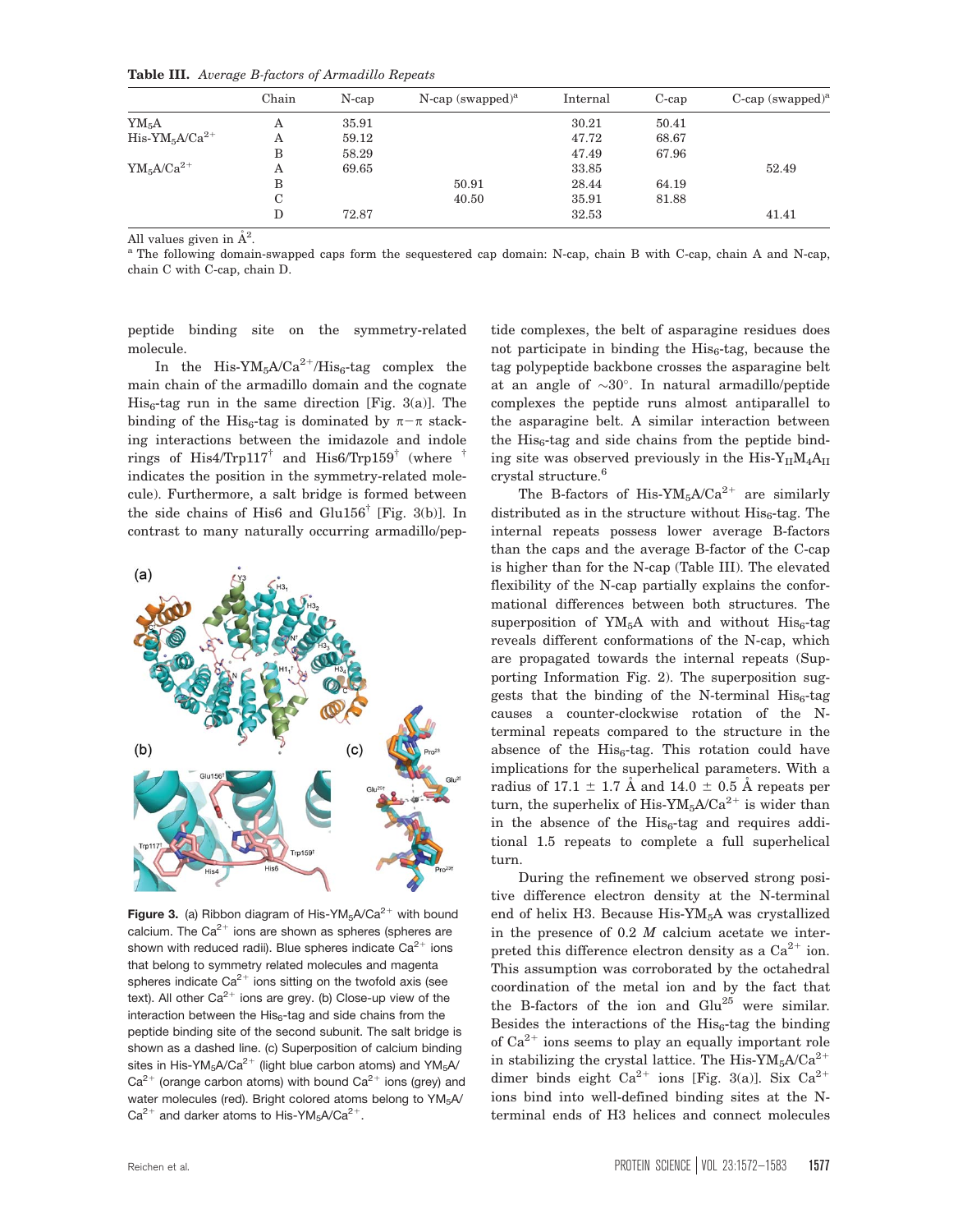that are related by crystallographic symmetry. These ions are distributed in a peculiar stoichiometry. Each His-YM<sub>5</sub>A/Ca<sup>2+</sup> chain is connected to its symmetry mate by three  $Ca^{2+}$  ions, where two ions occupy binding sites between helices  $Y3/H3_4^{\dagger}$  and  $H3<sub>1</sub>/H3<sub>3</sub><sup>†</sup>$  (the subscript refers to the internal repeat number and the † to the symmetry mate) and one ion is located exactly on a two-fold axis between helices  $H3_2/H3_2$ <sup>†</sup>. Each Ca<sup>2+</sup> ion is octahedrally coordinated by Pro<sup>23</sup>-O and Glu<sup>25</sup>-OE1 (Gln<sup>25</sup>-OE1 in Y3) from both subunits and two water ions [Fig. 3(c)]. Therefore, the N-cap and the internal repeats  $M_1$  to M4 participate in calcium binding, whereas the binding sites in  $M<sub>5</sub>$  and the C-cap remain unoccupied. Two further  $Ca^{2+}$  ions connect the molecules within the asymmetric unit. Here, each  $Ca^{2+}$  ion is bound between the C-terminus of  $H3<sub>2</sub>$  and the N-terminus of  $H1_1^{\dagger}$ .

# Structure of YM<sub>5</sub>A/Ca<sup>2+</sup>

To investigate whether the altered superhelical parameters are caused by the presence of the  $His<sub>6</sub>$ tag or the binding of  $Ca^{2+}$  ions we analyzed the structure of  $YM_5A$  without  $His_6$ -tag but in the presence of calcium (Table I). This structure was refined at 2.35-Å resolution and revealed four polypeptide chains in the asymmetric unit. The crystallographic tetramer shows a basket-shaped arrangement of domain-swapped subunits [Fig. 4(a)]. Two  $YM_5A/$  $Ca^{2+}$  molecules are connected by a head-to-tail stacking of internal repeats, forming an extended armadillo domain dimer with 10 internal repeats. The C-cap of the N-terminal subunit and the N-cap of the C-terminal subunit are extruded from the hydrophobic core. Instead of serving as capping repeats they interact and form a handle-like extension at the center of the armadillo domain. This domain is designated the sequestered cap domain. Two domain-swapped dimers are connected in an anti-parallel orientation by 10  $Ca^{2+}$  ions that bind to the N-termini of the H3 helices. The calcium binding modes seen here are identical to the binding modes seen in the His-YM<sub>5</sub>A/Ca<sup>2+</sup> structure [Fig. 3(c)]. The superhelical parameters of the domainswapped  $\text{YM}_5 \text{A} / \text{Ca}^{2+}$  structure are also very similar to the His-Y $M_5A/Ca^{2+}$  structure (Table II).

Again, internal repeats showed lower average B-factors than the capping repeats. The average Bfactors of capping repeats differ significantly among each other, whereas the average B-factors of internal repeats are very similar for all four chains (Table III). The average B-factors of the interacting caps in the sequestered cap domains are almost identical (Y(chain B) and A(chain A)  $\cong$  41  $\AA$ <sup>2</sup>; Y(chain C) and A(chain D)  $\approx 52 \text{ Å}^2$ ) and significantly lower than the values for the repeats that act as true caps for the armadillo domains. This observation is surprising, because the extruded caps form a separate structural domain, which seems to be only loosely attached to the central armadillo domain.

A superposition of His- $YM_5A/Ca^{2+}$  on the sequestered cap domain reveals that the packing interactions between Y and  $A^{\dagger}$  are almost identical to the packing interactions between Y and  $M_1$  (or  $M_5$ and A) in the non-swapped armadillo domain [Supporting Information Fig. 3(a)]. The only exception here concerns the residue at position 34. In the sequestered cap domain  $Leu<sup>35</sup>$  from the N-cap is contacted by  $Ala^{34}$  from the C-cap, whereas in the intact armadillo domain Leu<sup>35</sup> interacts with Thr<sup>34</sup>. Because the side chain of threonine is bulkier than alanine, the side chain of  $Leu<sup>35</sup>$  adopts different rotamer conformations in the intact armadillo and in the sequestered cap domains.

The inter-chain interface between  $M_5$  and  $M_1^{\dagger}$  is also very similar to the intra-chain M:M interfaces, which is shown by the low RMSD of  $1.06$  Å for all atoms (0.5 Å for  $C_{\alpha}$  atoms) for the superposition of residues 127-210 (repeats  $M_3$  and  $M_4$ ) on 211-251  $(M_5)$  and  $42^{\dagger}$ -84<sup>†</sup>  $(M_1^{\dagger})$ . In both interfaces most side chain conformations of hydrophobic core residues and some water molecules are conserved. Major differences are only seen for  $\mathrm{Gly}^{41}$  and  $\mathrm{Gly}^{42}$  from the loops [Supporting Information Fig. 3(b)]. In the nonswapped armadillo structures  $\mathrm{Gly}^{41}$  and  $\mathrm{Gly}^{42}$  adopt main-chain conformations that fall into the  $\beta$ -sheet region of the Ramachandran plot, whereas in the domain-swapped structure Gly<sup>41</sup> and Gly<sup>42</sup> from  $M_5$ and Gly<sup>42</sup> from the N-cap adopt  $\alpha$ -helical main chain conformations.  $Gly^{41}$  from the N-cap adopts a main chain conformation that is only allowed for glycine residues ( $\phi = 76^{\circ}$ ,  $\Psi = -173^{\circ}$ ). In the domainswapped structure the linker between the  $M<sub>5</sub>$ -repeat from the armadillo domain and the sequestered Ccap domain is formed by a continuous  $\alpha$ -helix. Gly<sup>41</sup> and  $\text{Gly}^{42}$  participate in the H-bond network of this helix. However, this helix is kinked, because Ile248- O and Gly252-N interact via a water-mediated Hbond [Supporting Information Fig. 3(b)]. This water molecule occupies the position of  $\mathrm{Gly}^{41}$  in the nonswapped armadillo structures. The B-factors suggest that domain swapping has no effect on the rigidity of  $\mathrm{Gly}^{41}$  and  $\mathrm{Gly}^{42}$ .

#### **Discussion**

Precise knowledge of three-dimensional structure is key to understanding the biological function of proteins, for inhibitor design and protein engineering.<sup>18</sup> However, biological macromolecules are flexible structural entities and their three-dimensional structures are therefore affected by crystal lattice forces. It can be rather difficult to distinguish the impact of the crystal lattice on the true structure of the protein in solution, but for the development of a peptide-binding module we need to determine the exact superhelical parameters of  $YM<sub>5</sub>A$  in a setting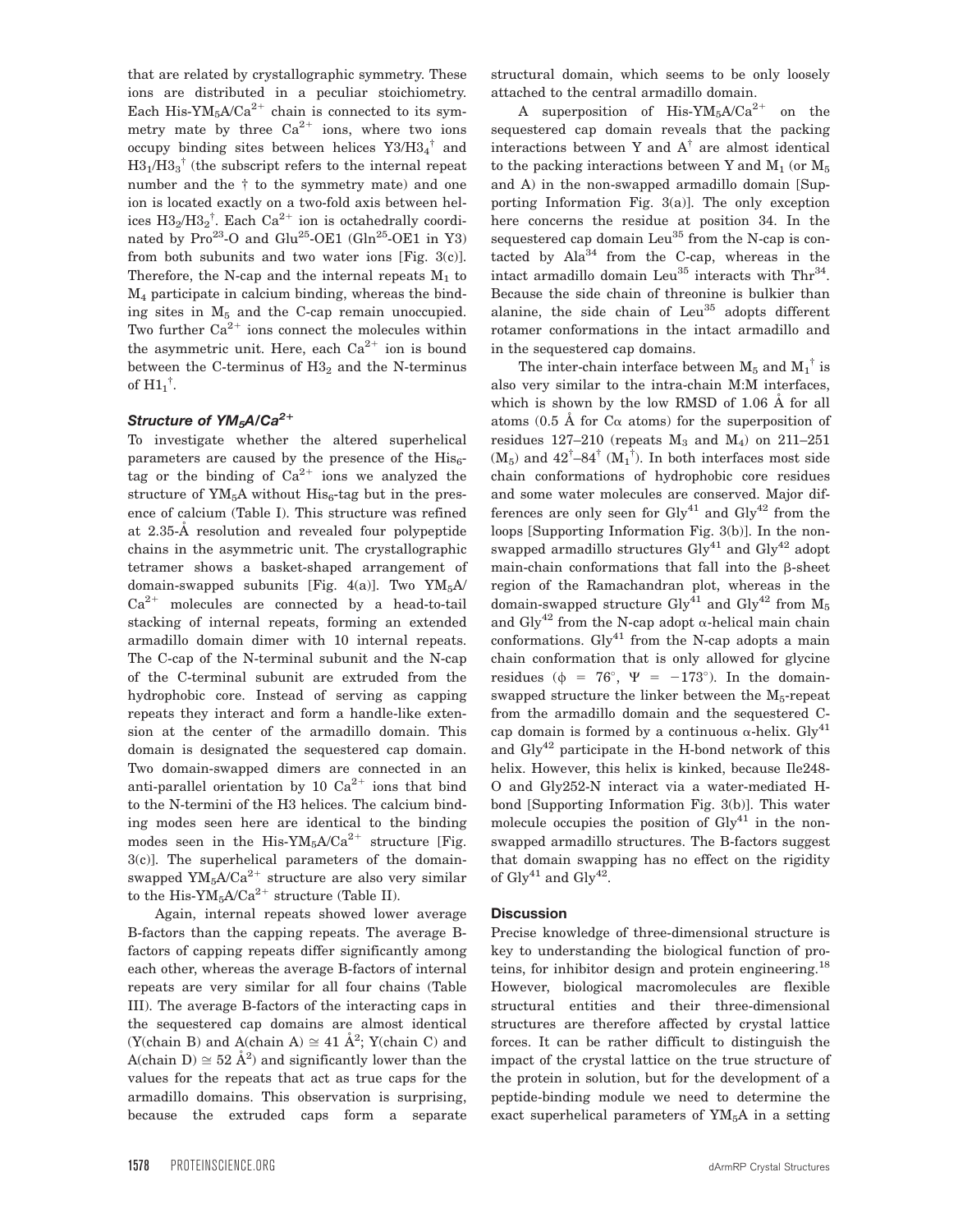

Figure 4. (a) Structure of the YM<sub>5</sub>A/Ca<sup>2+</sup> tetramer. The domain-swapped dimer of chain A and B is shown in surface representation (N-caps, internal repeats and C-caps are colored in green, blue and orange), whereas chain C and D are shown as ribbons (colored in light blue). Internal repeats of domain swapped dimers are specified by light and dark colors according to their chains. Chain names are indicated as subscripts at the N- and C-terminal labels.  $Ca^{2+}$  ions are shown as grey spheres. (b) Sketch showing the stoichiometry of the domain-swapping reaction as observed in the crystal. (c) Superposition of one YM<sub>5</sub>A/  $Ca^{2+}$  chain (chain B, dark blue carbons and chain D, light blue carbons) on YM<sub>5</sub>A (salmon carbons). Hydrogen bonds in YM<sub>5</sub>A/  $Ca^{2+}$  and YM<sub>5</sub>A are shown as grey and yellow dotted lines, respectively. The directions of helix dipole moments are indicated.

resembling as closely as possible the equilibrium conformation in solution, because the conformation of the extended target peptide and the spatial distribution of binding sites on the dArmRP have to match as precisely as possible.

We identified two parameters, which could have a major impact on those parameters: the presence of dispensable purification tags and the crystallization condition. Therefore, we determined the crystal structures of  $YM_5A$  in three states: (i) with  $His_6$ -tag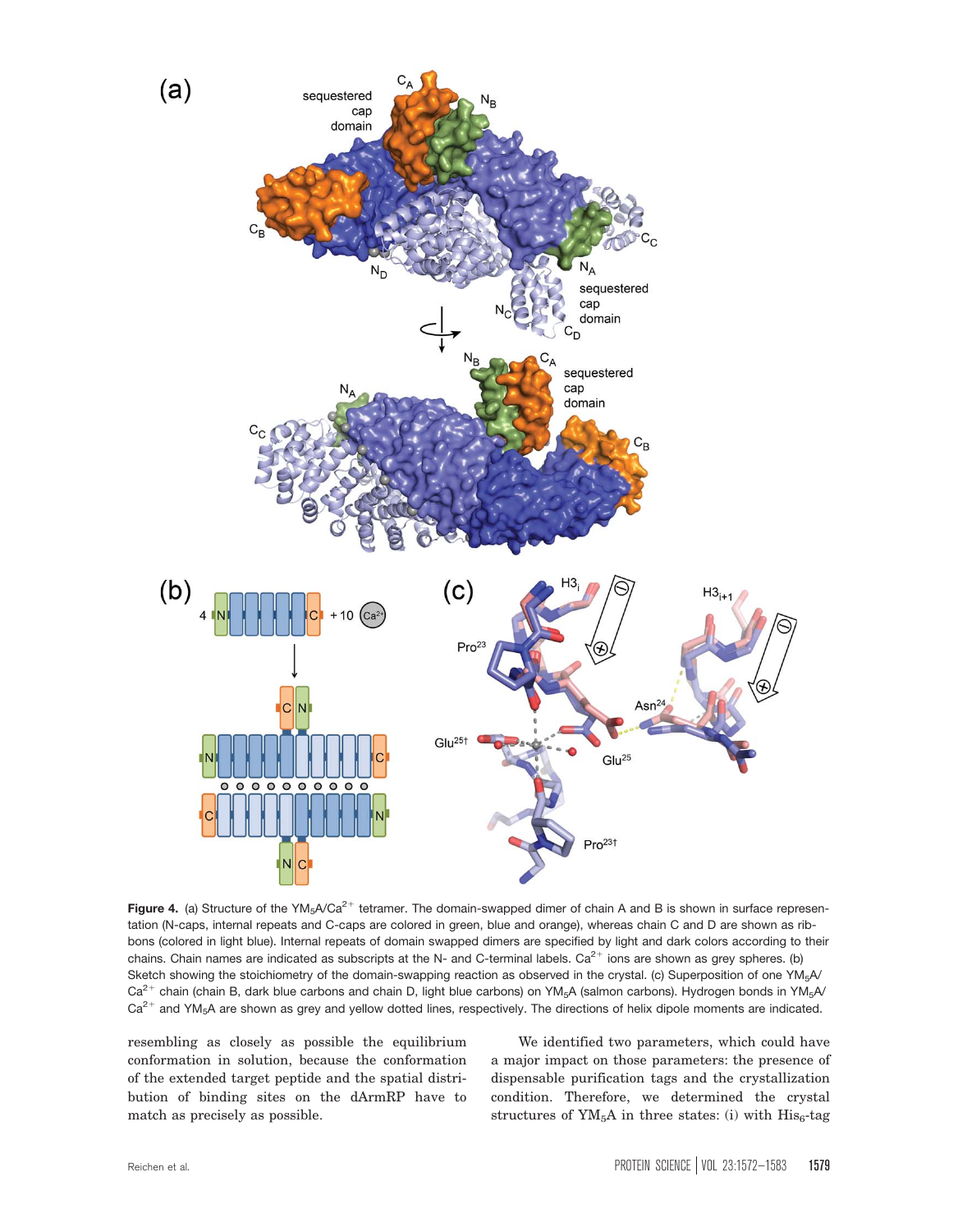and in the presence of calcium, (ii) without  $His<sub>6</sub>$ -tag also in the presence of calcium, and (iii) without  $His<sub>6</sub>$ -tag and in the absence of calcium. The crystal structures with calcium are peculiar, because in both cases significant structural alterations compared to the calcium-free structure were observed. When the N-terminal  $His_6$ -tag was not removed prior to crystallization, the tag partially occupied the peptide binding site and thereby crosslinked two adjacent molecules, whereas after the removal of the  $His<sub>6</sub>-tag, some of the capping repeats are sequences$ tered from their expected positions and form a separate domain. Despite these significant structural alterations, the superhelical parameters of the calcium-bound structures (with and without  $His<sub>6</sub>$ tag) are almost identical, suggesting that neither the binding of the  $His<sub>6</sub>$ -tag to the neighboring molecule nor the swapping of caps affect the conformation of the superhelix.

In contrast, the binding of  $Ca^{2+}$  ions to the Ntermini of the H3 helices seems to have a major impact on the superhelix, because the parameters of the calcium-free structure are clearly different from those in the presence of calcium (RMSDs for the pairwise superposition of internal repeats of His- $\rm YM_5A/Ca^{2+}$  vs.  $\rm YM_5A/Ca^{2+}$ ,  $\rm YM_5A$  vs. His- $\rm YM_5A/$  $\rm Ca^{2+},$  and YM<sub>5</sub>A vs. YM<sub>5</sub>A/Ca $^{2+}$  are 0.7 Å, 1.1 Å and 1.3 Å, respectively). The binding of  $Ca^{2+}$  ions entails that approximately one additional armadillo repeat is needed to finish one superhelical turn (Table II). Therefore, the superhelix is shorter and narrower in the absence of calcium [Fig. 2(b)].

The impact of calcium on the superhelical parameters can be explained by the observation that in the absence of  $Ca^{2+}$  ions the side chain of  $Glu^{25}$ binds the N-terminus of the H3 helix in the following repeat via the side chain of  $Asn^{24}$  [Fig. 4(c)]. Therefore, Glu<sup>25</sup> bridges adjacent repeats and serves as an N-terminal helix cap, because the negative charge of Glu<sup>25</sup> compensates the positive dipole moment of H3. The positive charge of the  $Ca^{2+}$  ion competes with this inter-repeat interaction. After adding calcium, the inter-repeat interaction is destroyed, because the side chain of  $Glu^{25}$  binds directly to the  $Ca^{2+}$  ion in the crystal contact. The lack of this inter-repeat interaction in the calciumbound structures could explain the structural alteration of the superhelix.

Unfortunately the crystal lattice forces that act on the protein structure through the binding of  $Ca^{2+}$  ions are difficult to measure, but it can be assumed that those forces are rather strong. Because of the repetitive character of the armadillo domain there are as many putative calcium binding sites as there are repeats. Furthermore, the calcium binding sites are distributed with a crystal-like regularity, causing an additive effect of these lattice forces on the structure of the protein. These additive

effects are often seen in full-consensus repeat proteins. For example in the case of the full-consensus designed ankyrin repeat protein  $NI<sub>3</sub>C$ , three bound sulfate ions contributed significantly to the thermodynamic stability of the protein.<sup>19</sup> Thus, 10  $Ca^{2+}$ ions, which connect four  $YM_5A/Ca^{2+}$  chains, could exert lattice forces that are sufficiently strong to cause the swapping of caps.

Besides calcium-induced lattice forces, the rigidity of the swapped domains seems to be equally important for the resulting structure. In the domain-swapped  $YM_5A/Ca^{2+}$  structure the intermolecular interactions seen in the  $M_5$ : $M_1$ <sup>†</sup> and A:Y<sup>†</sup> interfaces are almost identical to the intra-molecular Y: $M_1$  and  $M_5$ :A interactions. That the intermolecular interactions are energetically equal or perhaps even stronger than the intra-molecular interactions is supported by low B-factors, because the caps in the sequestered cap domain possess average B-factors that are even lower than the equivalent B-factors in the armadillo domain (Table III). This observation could be explained by strained loops between the caps and the armadillo domain. If the  $\beta$ -strand conformation in the loops of the nonswapped caps is energetically less favorable than the  $\alpha$ -helix conformation of the loops in the swapped structure, the  $\beta \rightarrow \alpha$  transition would contribute significantly to the stabilization of the swapped state. Indeed, it was shown previously that the reduction of the  $\alpha$ -helix propensity of the loop between the Ncap and the first internal repeat (e.g., replacement of  $Asp^{41}$  by Gly) in combination with eight additional mutations in the interface between the N-cap and the first internal repeat abrogated domain swapping between  $Y_{II}M_3A_{II}$  molecules with 2nd generation caps.<sup>6</sup>

When the  $His<sub>6</sub>$ -tag was not removed prior to crystallization, the binding of the  $His<sub>6</sub>$ -tag to the neighboring subunit keeps the N-cap in place, thereby preventing the swapping of domains. The observation that His-YM<sub>5</sub>A/Ca<sup>2+</sup> forms a clear dimer at elevated protein concentrations, whereas YM<sub>5</sub>A does not, suggests that the interactions seen in the crystal structure are also present in solution. Thus, the  $His<sub>6</sub>$ -tag seems to exert a stabilizing effect on the His-YM<sub>5</sub>A/Ca<sup>2+</sup> structure in the presence of calcium, when calcium otherwise facilitates domain swapping. Because His- $YM_5A/Ca^{2+}$  shows the same superhelical parameters like the domainswapped  $YM_5A/Ca^{2+}$  it can be assumed that domain swapping is not a consequence of the structural rearrangements in the superhelix. Furthermore, the  $His<sub>6</sub>$ -tag binds in direct vicinity to the peptide binding site and might compete with putative target peptides. Liberating the peptide binding site by  $His<sub>6</sub>$ -tag cleavage should thus improve the likelihood to obtain structures of dArmRPs/peptide complexes.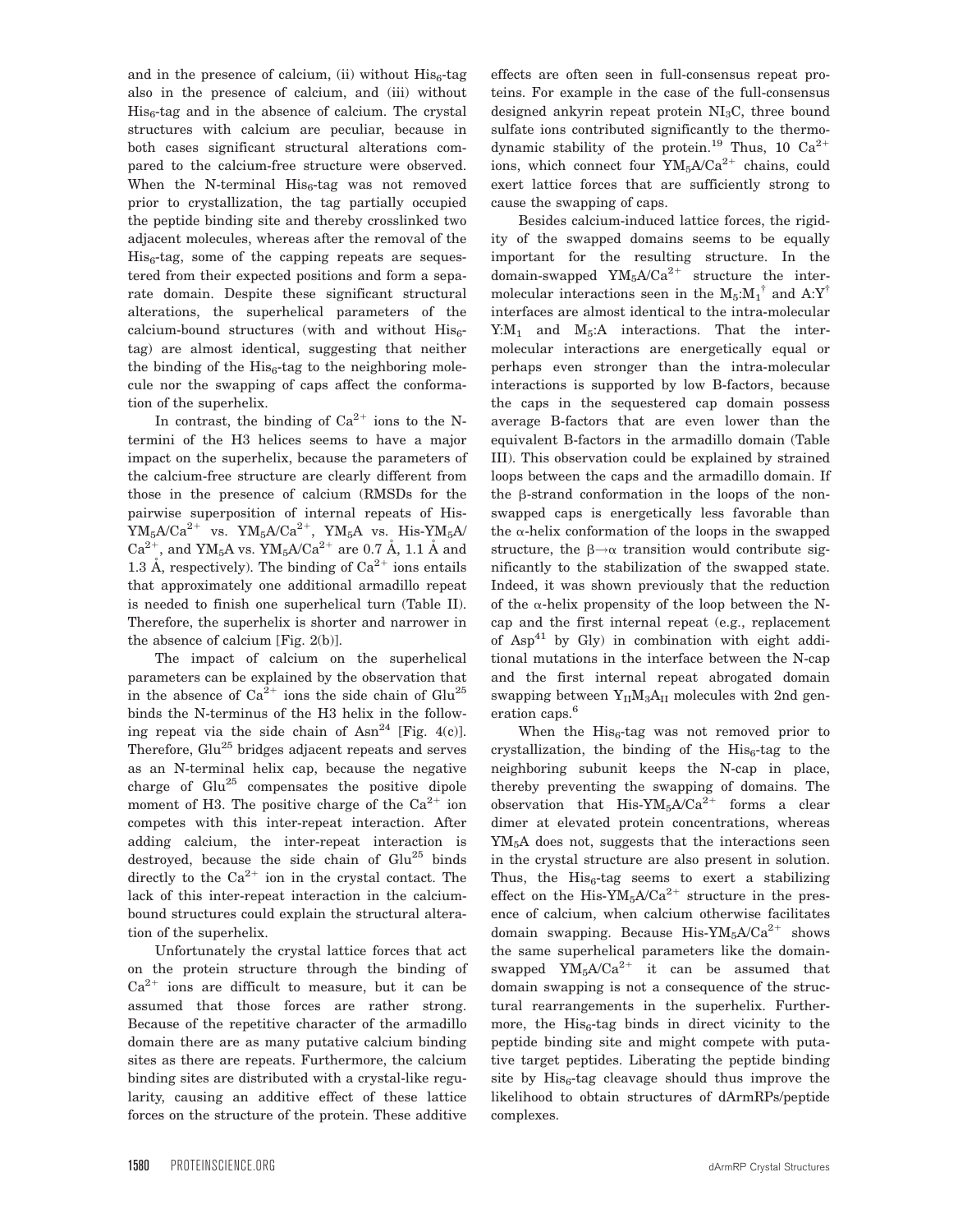The thermodynamics of domain swapping has been investigated for the Cyanovirin-N protein, where it was shown that the transition energy between domain-swapped species is of the same order of magnitude as unfolding.<sup>13</sup> These results are in agreement with previous studies on p13suc1 where complete unfolding was required to obtain the domain swapped dimer.<sup>14</sup> Partial unfolding would also be required for the domain swapping of  $YM<sub>5</sub>A$  $Ca^{2+}$ , but in contrast to many other swapped structures where a single domain is exchanged between subunits, the swapped structure presented above requires the existence of two partially unfolded species. To form the sequestered cap domain and to permit the head-to-tail stacking of internal repeats molecules with unfolded N- and C-caps have to exist simultaneously in solution.

Unfortunately the folding/unfolding mechanisms of armadillo repeat proteins are unknown, but for the Sel1-like repeat protein HcpB it was shown that the refolding of internal repeats is much faster than the proper formation of the N-cap. Thus, the folding of the capping repeat was the rate-limiting step upon oxidative refolding of HcpB.<sup>20</sup> Provided that the folding of dArmRPs follows a similar mechanism like HcpB a sufficient amount of  $YM_5A/Ca^{2+}$  molecules with partially unfolded caps might exist simultaneously in solution. This assumption requires that dArmRPs with displaced caps and solvent accessible hydrophobic cores are fairly stable molecules that possess lifetimes that are long enough to allow the dimerization of partially unfolded molecular species. The capping repeats being of lower stability have also been observed for ankyrin repeat proteins. $21-24$ 

Indeed it was shown recently that dArmRPs can be assembled from two fragments, where one carries only an N-cap and two internal repeats, the other one an internal repeat and a C-cap.<sup>25</sup> NMR studies showed that the association is practically identical as in covalently connected repeats, indicating that the ArmRPs have a very strong ability to stack in a precise geometrical manner. This may explain why both caps can stack with each other, and the "uncapped" internal repeats can stack as if they were covalently connected in  $YM_5A/Ca^{2+}$ . Furthermore, even the isolated C-terminal dArmRP fragment lacking the N-cap was stable enough to permit structural investigation by NMR.<sup>25</sup> Therefore, it can be assumed that for YM5A two open conformations with displaced N- and C-caps are in equilibrium with a closed conformation where the caps are shielding the hydrophobic core. Nonetheless, our studies show that the interaction energy between caps and internal repeats may still need further improvements, which could be achieved by reverting the design from the 3rd generation to the more stable 2nd generation  $C$ -cap<sup>6</sup> or by releasing the strain in the hinge region by extending the loops that connect the caps with the internal repeats.

Interestingly, neither YM5A dimers nor higher order oligomers have been discovered in SEC after His<sub>6</sub>-tag cleavage, suggesting that oligomerization by domain swapping is a dynamic process that requires even higher protein concentration than easily achievable in solution. Provided that the lifetime of partially unfolded molecules (i.e., with one of the caps removed from the internal repeats) is relatively short, elevated protein concentrations would enhance the likelihood that two molecules with different open conformations interact to form the domain-swapped molecule that we observe in the crystal structure. Whether the equilibrium between open and closed conformations is a consequence of imperfect molecular design or whether it is an intrinsic and unavoidable property of many solenoid proteins remains to be seen in the future.

#### Materials and Methods

#### General molecular biology methods

Unless stated otherwise, experiments were performed as described previously.<sup>4</sup> The cloning and expression vector for genes without cleavable  $His<sub>6</sub>$ tag was pPANK (GenBank accession number AY327140), a pQE30 (Qiagen, Switzerland) derivative lacking the  $BpiI$  and  $BsaI$  sites. For  $His<sub>6</sub>$ -tag cleavage, the vector p148\_3C was used. The vector p148\_3C, also a derivative of vector pQE30, has an N-terminal MRGS- $His<sub>6</sub>$ -tag followed by a GGGGS linker, a 3C-cleavage site and a removable selection marker SacB from the pDNR-DUAL vector system (GenBank: DQ666273.1, Clontech, CA). Cloning and expression was performed in E. coli XL1-blue cells (Stratagene, CA).

#### Gene assembly and protein expression

The DNA module of the internal  $M''$ -repeats was generated by PCR amplification of the  $\bar{M}$ -type internal repeat<sup>5</sup> by primer  $pQE30$  for and  $M4$  34T 36G rev (a complete list of all oligonucleotides used is given in Supporting Information Table 1). Oligonucleotides were purchased from Microsynth AG (Balgach, Switzerland). Full-length gene assembly for the protein containing an N-terminal capping repeat  $(Y_{III})$ , five internal repeats  $(M'')$  and a C-terminal capping repeat  $(A_{III})$ , was performed by a single multifragment ligation step before insertion into pPANK or p148\_3C. Expression was also done as described previously<sup>4</sup> , with the following modification: 2YT medium was used and the expression time after induction was increased to 4 h. Proteins were purified by suspending cells in lysis buffer (50 mM Tris, pH 7.6, 500 mM NaCl, 20 mM imidazole) supplemented with 1 mg  $mL^{-1}$  lysozyme and lysed by sonication (Branson Sonifier 250, USA). Lysed material was treated with 10  $\mu$ g mL<sup>-1</sup> of DNase and the insoluble material was separated by centrifugation at 20,000g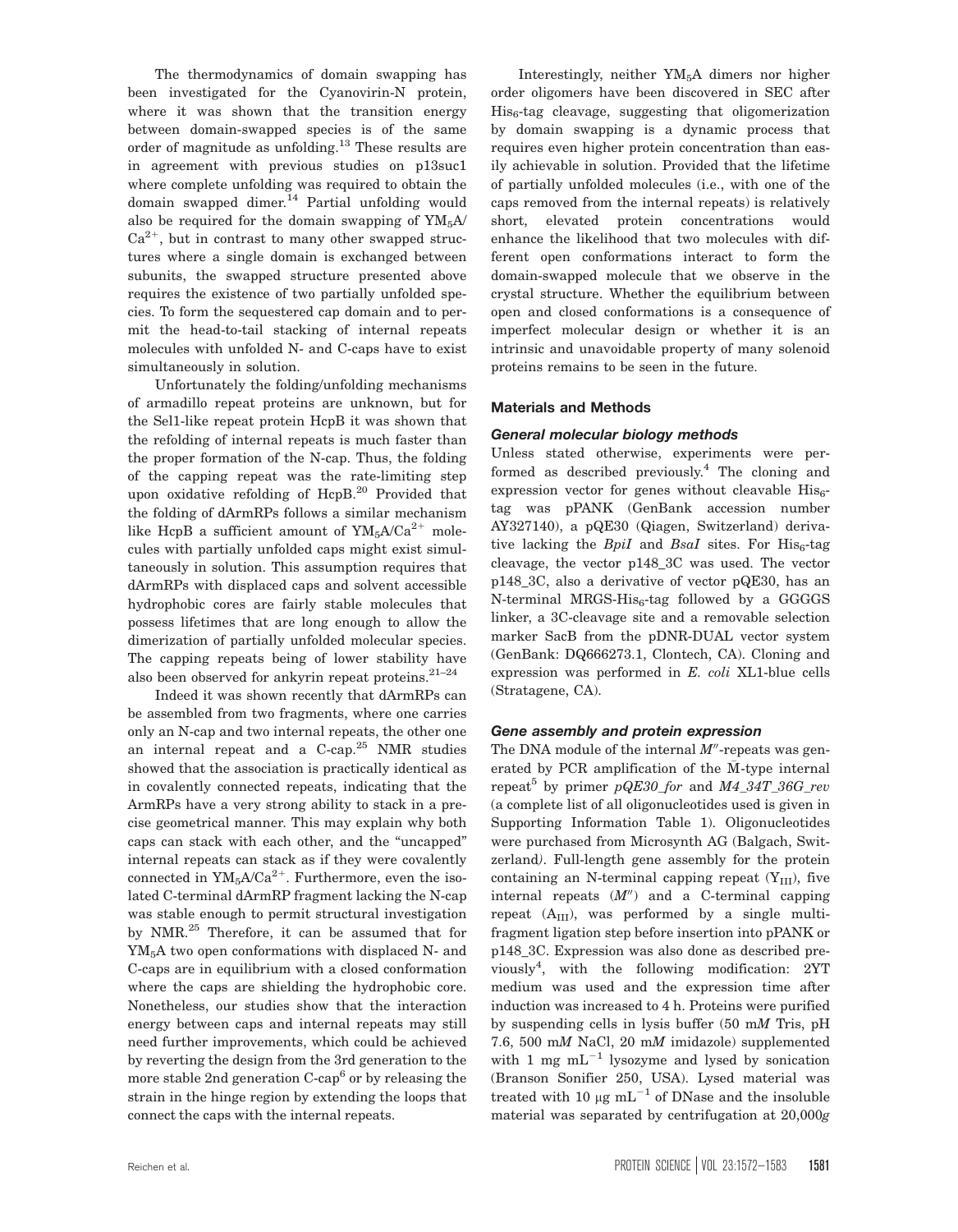for 30 min. The supernatant was purified by IMAC on a nickel-loaded NTA resin (Qiagen, Germany), equilibrated with lysis buffer. Columns were washed extensively with the lysis buffer and proteins were eluted with elution buffer (lysis buffer, supplemented with 250 mM imidazole). The elution buffer was exchanged against cleavage buffer (50 mM Tris, pH 7.6, 300 mM NaCl) using a PD-10 column (GE Healthcare Life Sciences, United Kingdom). To eliminate the  $His<sub>6</sub>$ -tag, proteins with cleavable tags were dialyzed for 12 h at  $4^{\circ}$ C with purified 3C protease at a dArmRP:3C protease ratio of 50:1 against cleavage buffer. Uncut proteins were removed by a second IMAC column. Size exclusion chromatography on a Superdex 200 HiLoad  $26/60$  column using an AKTA explorer system  $(GE)$ Healthcare Life Sciences, United Kingdom) was used to prepare protein samples for crystallization. The protein was concentrated in crystallization buffer (10 mM Tris, pH 7.6, 100 mM NaCl) to 20 mg mL<sup>-1</sup> using Amicon Ultra centrifugation filters (Millipore, USA). Prior to crystallization, samples were filtered through a  $0.22$  µm Milex® filter (Millipore). Analytical SEC was performed on an AKTA micro system with Superdex 75 or Superdex 200 columns (PC 3.2/30, GE Healthcare Life Sciences) in crystallization buffer.

#### Crystallization and structure determination

Sparse-matrix screens from Hampton Research (California) and Molecular Dimensions (Suffolk, UK) were used to identify initial crystallization conditions. Sitting-drop vapor-diffusion experiments were pipetted into 96-well Corning plates (Corning Incorporated, NY) using a Phoenix crystallization robot (Art Robbins Instruments). Prior to crystallization,  $YM_5A$  and  $YM_5A/Ca^{2+}$  were supplemented with a 1.5-fold molar excess of  $(Lys-Arg)$ <sub>5</sub> peptide (peptide was dissolved in water and changed the volume of the sample by 1%). Protein solutions were mixed with reservoir solutions at 1:1, 1:2, or 2:1 ratios (200–300 nL final volume) and the mixtures were equilibrated against 50  $\mu$ L of reservoir solution at 4C. Reservoir conditions are summarized in Table I. After washing the crystals in reservoir solutions that were supplemented with glycerol (10% for  $\rm YM_5A$  and  $\rm YM_5A\rm C a^{2+};$   $\rm\ 15\%$  for  $\rm\, Hi s\text{-}YM_5A\rm C a^{2+})$ and 10-fold molar excess of peptide (only for YM<sub>5</sub>A and  $YM_5A/Ca^{2+}$ ) crystals were flash-cooled in liquid nitrogen. For ArmRPs which were subjected to crystallization in a mixture with the peptide, only the protein alone crystallized from the mixture.

Data were collected at beam lines X06SA and X06DA at the Swiss Light Source (Paul Scherrer Institute, Villigen, Switzerland) using a Pilatus Detector (Dectris, Baden, Switzerland) and a wavelength of 1.0 A. Diffraction data from His-YM<sub>5</sub>A/  $Ca<sup>2+</sup>$  crystals were processed using programs  $MOSFLM<sup>26</sup>$  and  $SCALA<sup>27</sup>$ , whereas data from  $YM_5A$ and  $YM_5A/Ca^{2+}$  crystals were processed with XDS.<sup>28</sup>

Structures were solved by molecular replacement using program PHASER.<sup>29</sup> Models for molecular replacement were prepared as follows. For His- $YM_5A/Ca^{2+}$  a homology model was generated based on the structure of  $Y_{III}M_3A_{III}$  (PDB id: 4DB9).<sup>6</sup> For  $YM_5A$  and  $YM_5A/Ca^{2+}$  the refined His-YM<sub>5</sub>A/Ca<sup>2+</sup> structure was used as a template.

The His- $YM_5A/Ca^{2+}$  structure was refined against measured intensities using the program PHENIX, $30$  whereas the structures of YM<sub>5</sub>A and  $YM_5A/Ca^{2+}$  were refined against structure factor amplitudes using the program REFMAC5. $31$  For manual model building we used the program COOT.32 Water molecules were added to welldefined difference electron density peaks at H-bond distance from the protein. No  $(Lys-Arg)_{5}$  peptides were identified in the final electron density maps. Figures were prepared using program PYMOL.<sup>33</sup>

#### Analysis of superhelical parameters

Superhelical parameters were determined by analyzing the geometry of internal repeat pairs using the generalized helix description as it has been implemented in the make symmdef file.pl script from the Rosetta symmetry framework.<sup>34</sup> As input structures we used the C $\alpha$ -atom coordinates from 41 residues of two consecutive internal repeats (the flexible residues at position 23 were excluded). Curvature parameters as depicted in Table II were first generated for each pair of internal repeats  $(M_1:M_2)$ ,  $M_2:M_3$ ,  $M_3:M_4$ , and  $M_4:M_5$ ) and for each molecule found within the asymmetric unit and then averaged. The angle  $2\Omega$  ( $\circ$ ) describes the angle between the centers of mass of two consecutive internal repeats [Fig. 2(a)].

#### Acknowledgments

The authors thank Céline Stutz-Ducommun and Beat Blattmann from the high-throughput crystallization center and the staff from beamlines X06SA and X06DA from the Swiss Light Source for skilful technical support. Additional thanks goes to Dr. Johannes Schilling and Simon Hansen for helpful discussion and assistance for crystallization.

#### **References**

- 1. Binz HK, Plückthun A (2005) Engineered proteins as specific binding reagents. Curr Opin Biotechnol 16: 459–469.
- 2. Boersma YL, Plückthun A (2011) DARPins and other repeat protein scaffolds: advances in engineering and applications. Curr Opin Biotechnol 22:849–857.
- 3. Reichen C, Hansen S, Plückthun A (2014) Modular peptide binding: from a comparison of natural binders to designed armadillo repeat proteins. J Struct Biol 185:147–162.
- 4. Parmeggiani F, Pellarin R, Larsen AP, Varadamsetty G, Stumpp MT, Zerbe O, Caflisch A, Plückthun A (2008) Designed armadillo repeat proteins as general